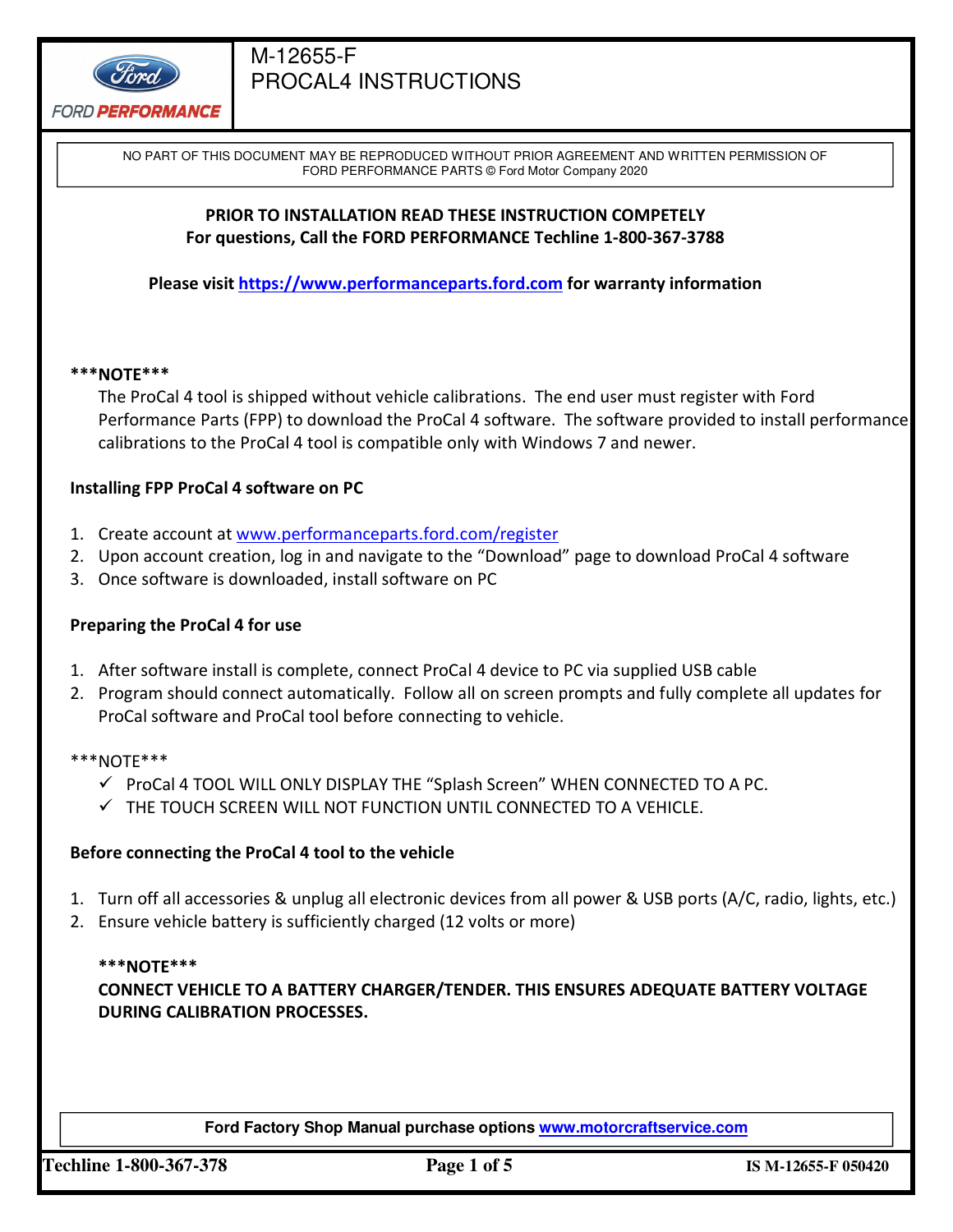

NO PART OF THIS DOCUMENT MAY BE REPRODUCED WITHOUT PRIOR AGREEMENT AND WRITTEN PERMISSION OF FORD PERFORMANCE PARTS © Ford Motor Company 2020

### **Saving Stock calibration to ProCal 4 tool**

- 1. Turn ignition to "RUN" position **\*\*\*NOTE\*\*\* DO NOT start engine. Keep foot off brake/clutch to ensure engine does not start**
- 2. Connect tool to the vehicle OBDII DLC J1962 port (Generally located on the bottom of the dash, to the right of the hood release)



3. Select "PROGRAMMING" option in the main menu and follow the on-screen prompts to read/save your stock calibration file. Do not turn off the ignition or unplug the tool until prompted to do so.

### **Downloading & Installing a Performance calibration into the ProCal 4 tool**

- 1. Connect ProCal 4 tool to PC using provided USB cable
- 2. Open ProCal software and confirm VIN now displays within software



- 3. Software will prompt user to backup/save stock calibration to FPP servers for backup purposes, in case of ProCal 4 loss/damage/etc.
- 4. After successful backup of stock calibration, the software will download the FPP performance calibration. a. Follow any on-screen prompts that may occur
- 5. Confirm software now shows Ford Performance calibration in addition to Stock file

### **Ford Factory Shop Manual purchase options www.motorcraftservice.com**

**Techline 1-800-367-378 Page 2 of 5 IS M-12655-F 050420**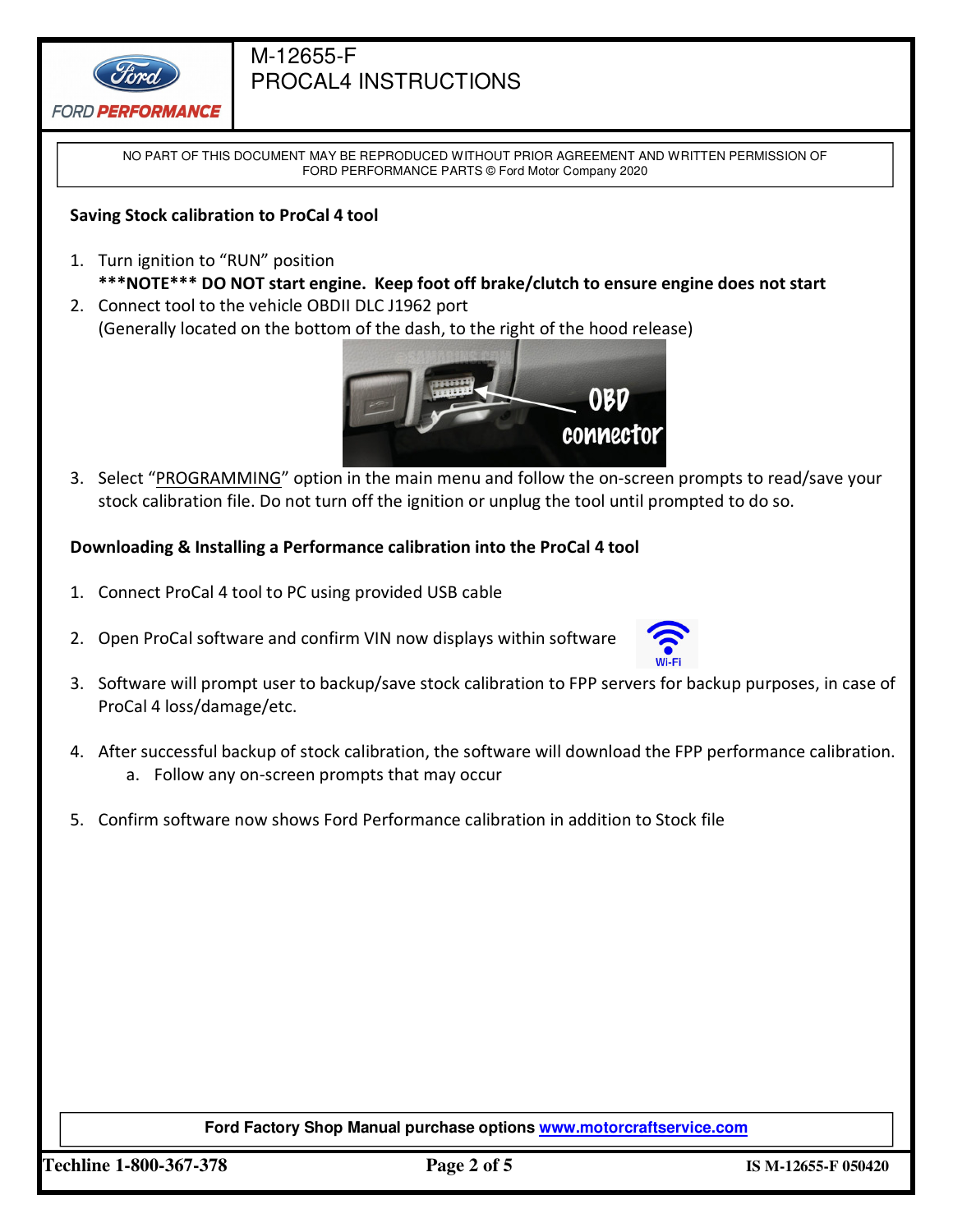

NO PART OF THIS DOCUMENT MAY BE REPRODUCED WITHOUT PRIOR AGREEMENT AND WRITTEN PERMISSION OF FORD PERFORMANCE PARTS © Ford Motor Company 2020

**Installing Performance Calibration into the vehicle**

**\*\*\*NOTE\*\*\* ONCE CALIBRATION PROCESS HAS BEGUN, DO NOT PRESS ANY BUTTONS OR DISCONNECT TOOL UNTIL PROMPTED TO DO SO. ENSURE ALL ELECTRONIC ITEMS (RADIO, WINDOWS, DOORS, LIGHTS) ARE OFF AND ARE NOT OPERATED UNTIL CALIBRATION PROCESS IS COMPLETE** 

1. Connect ProCal 4 tool to vehicle OBDII port

2. Ensure vehicle is in "RUN" position (Key on, Engine Off) **\*\*\*NOTE\*\*\* ENGINE MUST NOT BE STARTED/RUNNING UNTIL PROMPTED BY TOOL, OR CALIBRATION PROCESS IS COMPLETE** 

3. Select "PROGRAMMING" option from main menu

4. Select "Performance Calibration" Option on ProCal 4, and Drag/Click to select the desired calibration. **\*\*\*NOTE\*\*\* DURING CALIBRATION PROCESS, THERE WILL BE VARIOUS WARNING CHIMES/ALARMS (Check Engine light, TPMS light, etc). THIS IS EXPECTED, AND PART OF THE PROCESS.** 

5. Follow ALL on-screen prompts, until "Clearing Codes, Finished, Key off for 3 seconds" is displayed, signaling the end of the procedure

**Ford Factory Shop Manual purchase options www.motorcraftservice.com** 

**Techline 1-800-367-378 Page 3 of 5 IS M-12655-F 050420**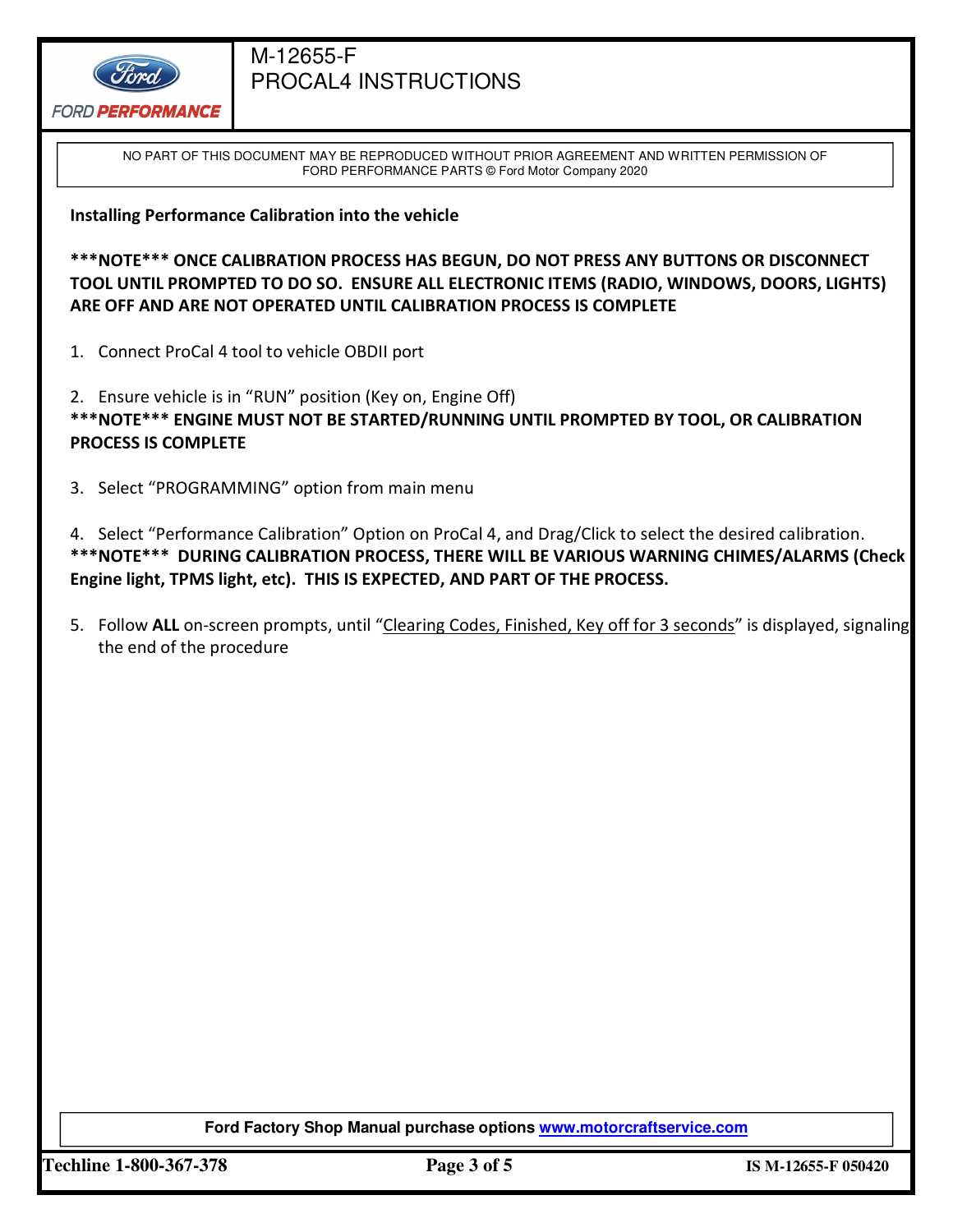

**FORD PERFORMANCE** 

NO PART OF THIS DOCUMENT MAY BE REPRODUCED WITHOUT PRIOR AGREEMENT AND WRITTEN PERMISSION OF FORD PERFORMANCE PARTS © Ford Motor Company 2020

### **Diagnostic Features of ProCal 4Tool**

- **1. Module Info** 
	- a. Identified VIN, Vehicle description, calibration, and software installed in the PCM

### **2. Diagnostics and Tools**

- a. Read DTC
	- i. Displays any Diagnostic Trouble Codes (DTC) stored in the vehicle PCM
- b. Clear DTC
	- i. Clears all DTC stored in the PCM
- **3. Service Functions** 
	- a. Clear KAM
		- i. Clears all data stored in vehicle Keep Alive Memory (KAM) **\*\*\*NOTE\*\*\* THIS IS RARELY NEEDED OPTION, ONLY USE IF YOU EXPERIENCE DRIVABILITY CONCERNS (IRREGULAR SHIFTING, ETC)**
	- b. Clear Adaptive KAM
		- i. Clears adaptive learning fuel related data stored in KAM
	- c. Crank Relearn
		- i. Used to re-learn the misfire profile for the crank position sensor. Generally used if vehicle has misfire DTC after calibration procedure
	- d. KOEO
		- i. Performs a Key on Engine off diagnostic self-test on the vehicle
	- e. KOER
		- i. Performs a Key on Engine running diagnostic self-test on the vehicle
	- f. Flash TRID

### **\*\*\*THIS OPTION IS ONLY TO BE USED WHEN DIRECTED TO DO SO BY FPP. MIS-USE OF THIS FEATURE MAY CAUSE ISSUES WITH THE VEHICLE\*\*\***

- g. Tire/Gear Adjust
	- i. Allows the end user to change the tire size or axle ratio stored in the PCM. Only to be used if installed tires or gears deviate from factory installed parts

#### **Ford Factory Shop Manual purchase options www.motorcraftservice.com**

**Techline 1-800-367-378 Page 4 of 5 IS M-12655-F 050420**